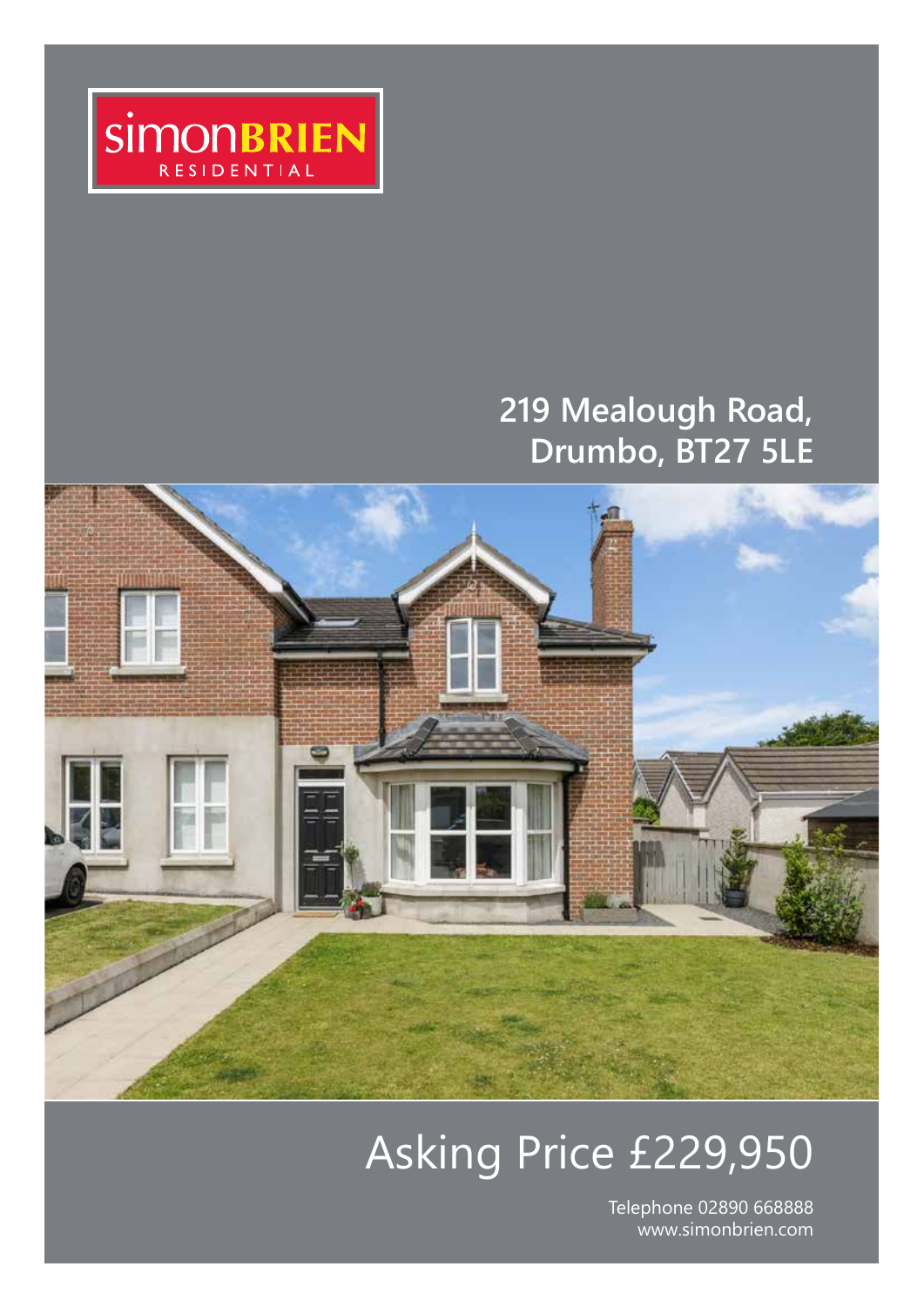**Telephone 02890 668888 www.simonbrien.com**

#### **KEY FEATURES**

- Attractive Semi-Detached Family Home Constructed In 2016
- Beautifully Presented Accommodation Throughout
- Three Generous Bedrooms
- Spacious Living Room With Wood-Burning Stove
- Superb Modern Fully Fitted Kitchen With Range Of Appliances Open To Living / Dining Area
- Separate Utility & Downstairs Cloakroom
- Family Bathroom & Ensuite
- Oil Fired Central Heating
- PVC Double Glazing
- Pleasant Enclosed Gardens To Rear In Lawns & Patio
- Driveway Parking To Front For Three Cars
- Popular & Convenient Semi-Rural Location Within Comfortable Commuting Distance Of Belfast City Centre

#### **SUMMARY**

Beautifully situated in this peaceful semi-rural location, the property is also well place approximately 15 minutes from Belfast with nearby transport routes connecting further afield. In addition, the property is well placed close to local amenities within the greater area, and arrange of excellent schooling.

The accommodation which is exceptionally well presented, provides a layout of spacious living room, together with superb open plan kitchen / living / dining area, separate utility room, together with three bedrooms, family bathroom, and ensuite. Externally, the property benefits from pleasant enclosed gardens to rear, with gardens to front and generous driveway parking.

Likely to be of interest to the young family or professional. Viewing is by private appointment through our South Belfast office on 028 9066 8888.

#### **ACCOMMODATION**

**GROUND FLOOR** Hardwood front door leading to:

**ENTRANCE HALL:** 















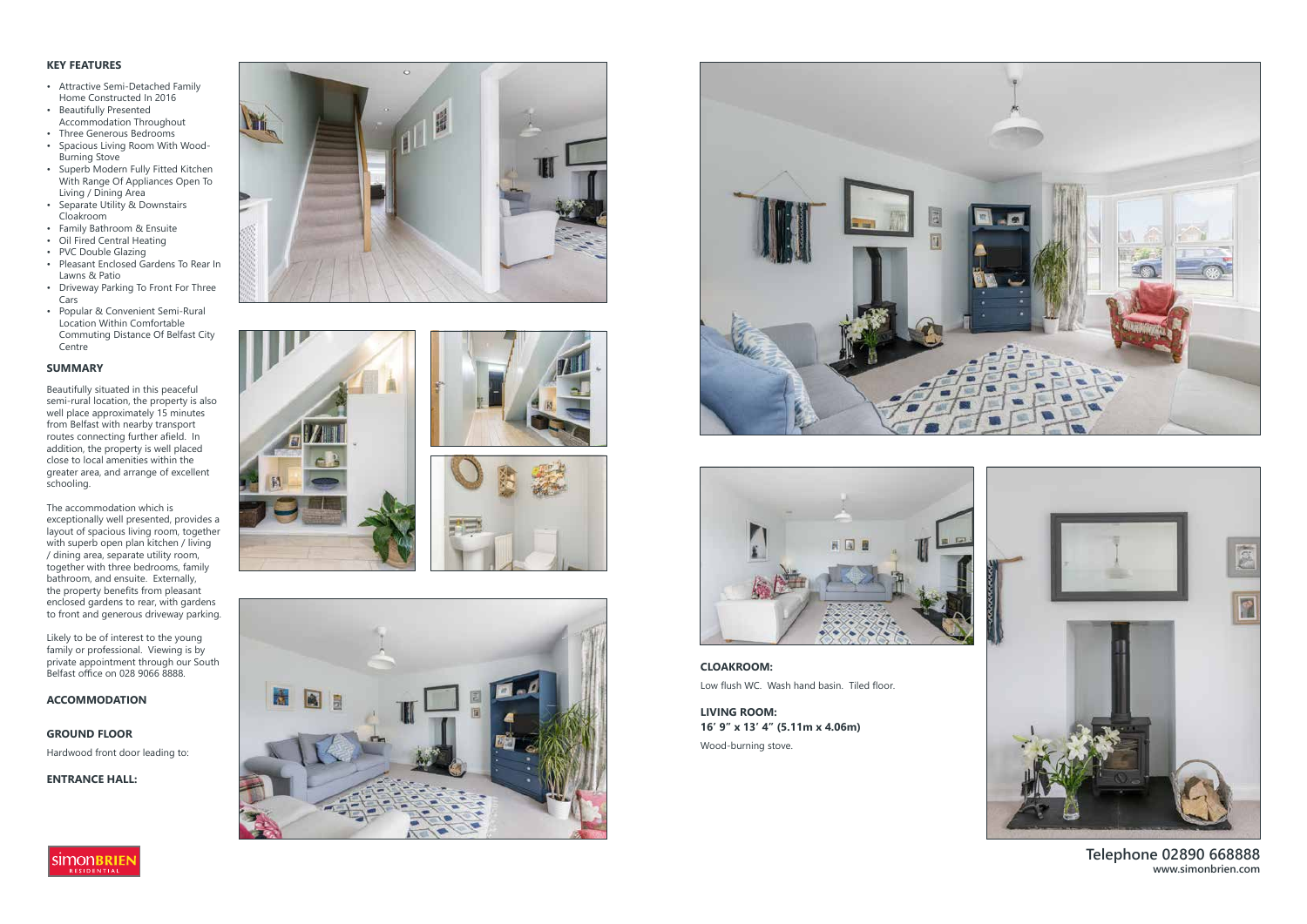### **Telephone 02890 668888 www.simonbrien.com**















#### **KITCHEN / LIVING / DINING AREA: 27' 0" x 19' 8" (8.23m x 5.99m) (at widest points)**

In the kitchen - excellent range of high and low level units. Single drainer stainless steel sink unit. Central island unit. Recessed for Range cooker. Integrated dishwasher and fridge/ freezer. Tiled floor. Patio doors to rear.



### **UTILITY ROOM: 7' 5" x 4' 3" (2.26m x 1.3m)**

Single drainer sink unit. High and low level units. Plumbed for washing machine.

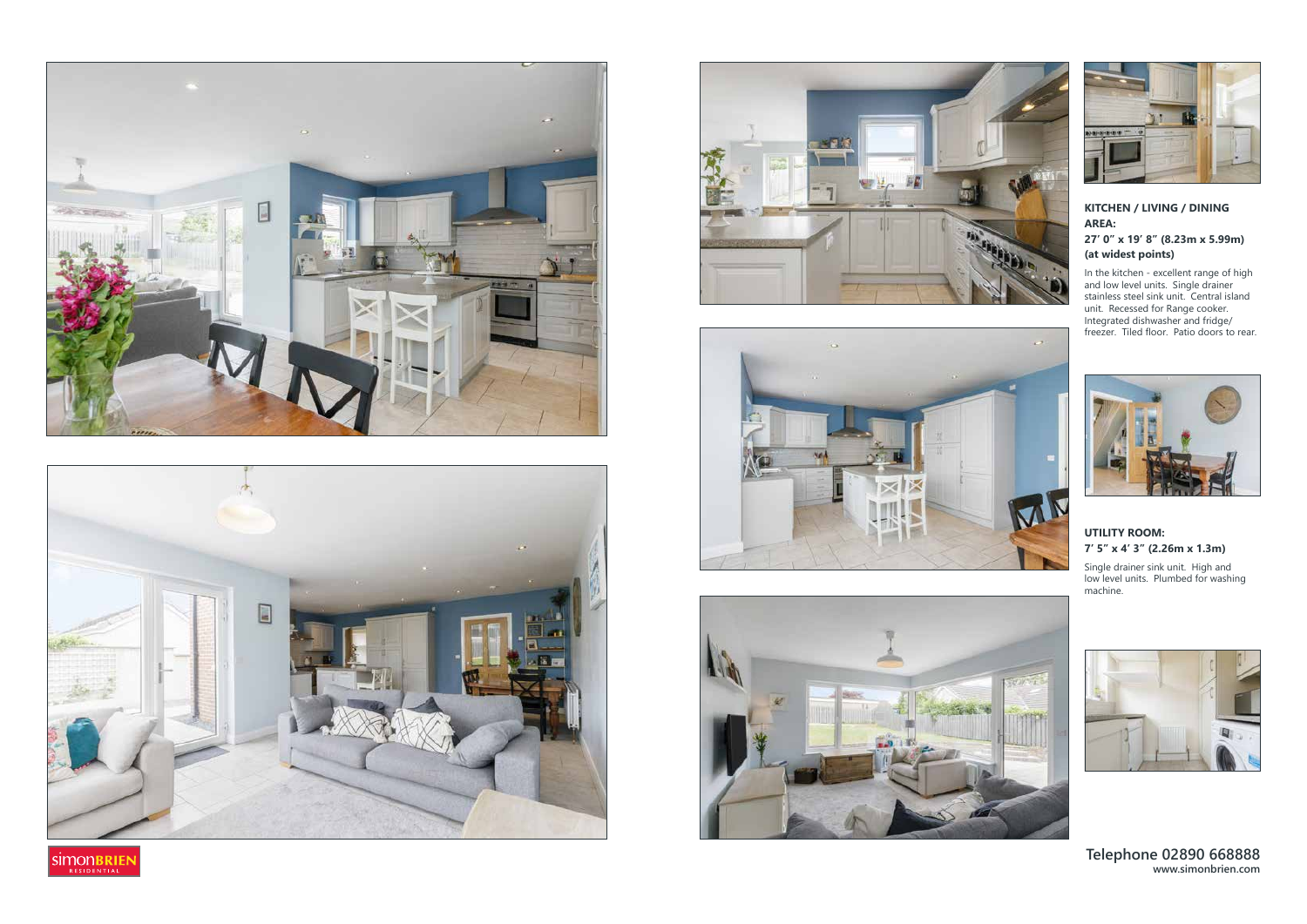**Telephone 02890 668888 www.simonbrien.com**



**FIRST FLOOR**

**BEDROOM (1): 13' 9" x 11' 0" (4.19m x 3.35m)**  Built-in wardrobe.

#### **ENSUITE SHOWER ROOM:**

Fully tiled shower enclosure. Low flush WC. Pedestal wash hand basin. Tiled floor.



**BEDROOM (2): 12' 7" x 10' 9" (3.84m x 3.28m)** 

**BEDROOM (3): 9' 6" x 8' 4" (2.9m x 2.54m)** 



**BATHROOM:** 

White suite comprising panelled bath with mixer taps. Separate shower enclosure. Low flush WC. Pedestal wash hand basin.











**LANDING:**  Hotpress. Access to partially floored roof space.

#### **OUTSIDE**

Gardens to front and rear in lawns in patio. Driveway parking.